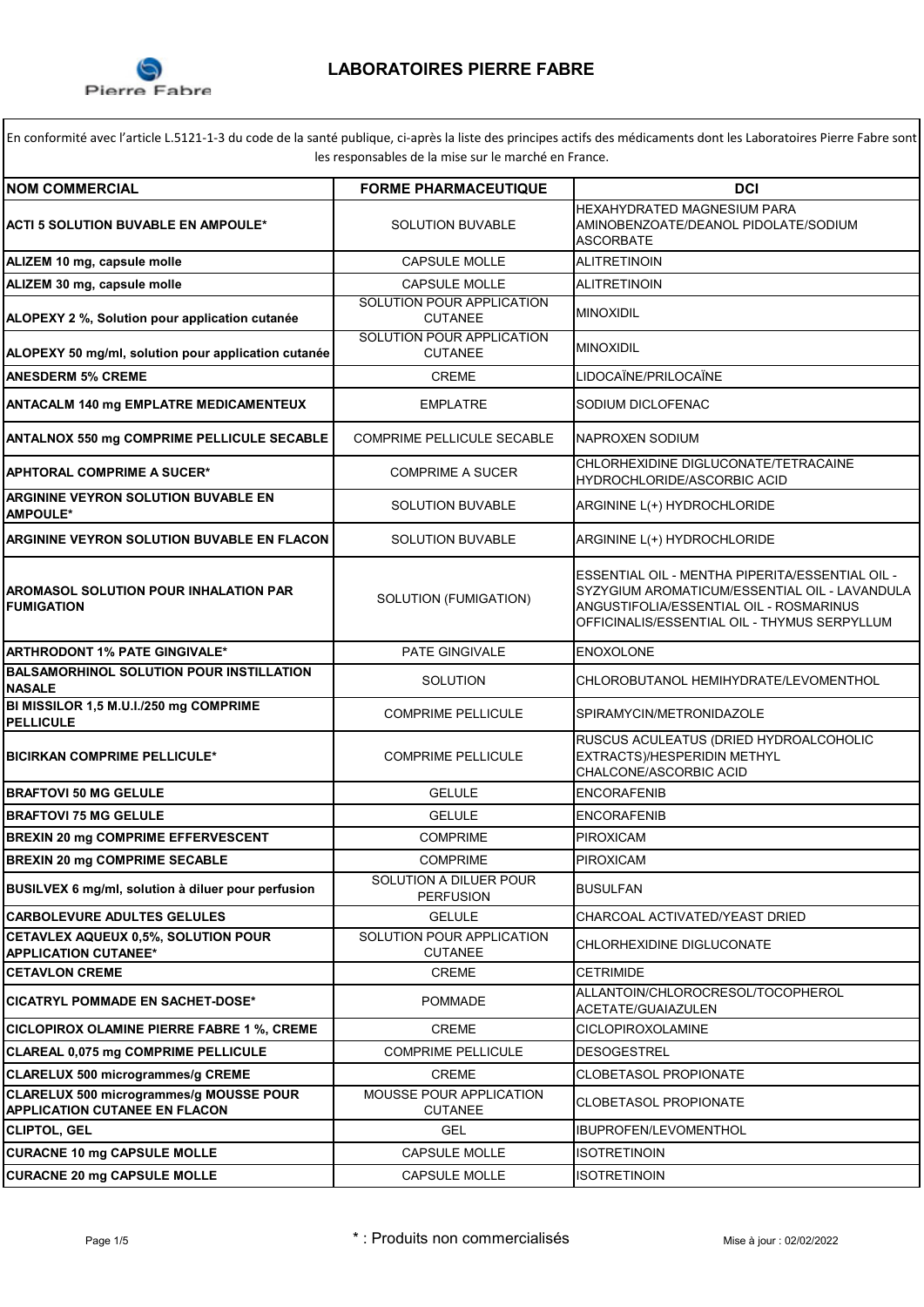

| CURACNE 40 mg CAPSULE MOLLE                                                                                              | <b>CAPSULE MOLLE</b>                        | <b>ISOTRETINOIN</b>                                                                |
|--------------------------------------------------------------------------------------------------------------------------|---------------------------------------------|------------------------------------------------------------------------------------|
| <b>CURACNE 5 mg CAPSULE MOLLE</b>                                                                                        | <b>CAPSULE MOLLE</b>                        | <b>ISOTRETINOIN</b>                                                                |
| <b>CYCLO 3 CREME</b>                                                                                                     | <b>CREME</b>                                | RUSCUS ACULEATUS DRY EXTRACT/MELILOT LIQUID<br><b>EXTRACT</b>                      |
| <b>CYCLO 3 FORT, GELULE</b>                                                                                              | <b>GELULE</b>                               | RUSCUS DRY EXTRACT TITRATED IN S.H./HESPERIDIN<br>METHYL CHALCONE/ASCORBIC ACID    |
| <b>CYTEAL, SOLUTION MOUSSANTE</b>                                                                                        | SOLUTION MOUSSANTE                          | <b>CHLORHEXIDINE</b><br>GLUCONATE/CHLOROCRESOL/HEXAMIDINE DI<br><b>ISETHIONATE</b> |
| <b>DAILY COMPRIME ENROBE</b>                                                                                             | <b>COMPRIME ENROBE</b>                      | LEVONORGESTREL/ETHINYLESTRADIOL                                                    |
| DIASEPTYL 0,5 %, solution pour application cutanée                                                                       | SOLUTION POUR APPLICATION<br><b>CUTANEE</b> | CHLORHEXIDINE DIGLUCONATE                                                          |
| DRILL ALLERGIE CETIRIZINE 10 mg, COMPRIME A<br><b>SUCER</b>                                                              | <b>COMPRIME A SUCER</b>                     | <b>CETIRIZINE DIHYDROCHLORIDE</b>                                                  |
| <b>DRILL CITRON MENTHE PASTILLE</b>                                                                                      | <b>PASTILLE</b>                             | CHLORHEXIDINE DIGLUCONATE/TETRACAINE<br><b>HYDROCHLORIDE</b>                       |
| DRILL ENROUEMENT SANS SUCRE PASTILLE A<br><b>SUCER*</b>                                                                  | <b>PASTILLE</b>                             | <b>SISYMBRIUM OFFICINALE</b>                                                       |
| <b>DRILL EXPECTORANT ADULTES 5% SIROP EN</b><br><b>FLACON*</b>                                                           | <b>SIROP</b>                                | <b>CARBOCISTEINE</b>                                                               |
| DRILL MAUX DE GORGE CHLORHEXIDINE<br><b>TETRACAINE, COLLUTOIRE EN FLACON</b><br><b>PRESSURISE*</b>                       | <b>COLLUTOIRE</b>                           | CHLORHEXIDINE DIGLUCONATE/TETRACAINE<br><b>HYDROCHLORIDE</b>                       |
| <b>DRILL MIEL MENTHE PASTILLE A SUCER</b>                                                                                | <b>PASTILLE</b>                             | CHLORHEXIDINE DIGLUCONATE/TETRACAINE<br><b>HYDROCHLORIDE</b>                       |
| <b>DRILL MIEL ROSAT PASTILLE A SUCER</b>                                                                                 | <b>PASTILLE</b>                             | CHLORHEXIDINE DIGLUCONATE/TETRACAINE<br><b>HYDROCHLORIDE</b>                       |
| <b>DRILL PASTILLE A SUCER</b>                                                                                            | <b>PASTILLE</b>                             | CHLORHEXIDINE DIGLUCONATE/TETRACAINE<br><b>HYDROCHLORIDE</b>                       |
| DRILL SANS SUCRE ANIS MENTHE PASTILLE<br><b>EDULCOREE A L'ISOMALT ET A L'ACESULFAME DE</b><br><b>POTASSIUM</b>           | <b>PASTILLE</b>                             | CHLORHEXIDINE DIGLUCONATE/TETRACAINE<br><b>HYDROCHLORIDE</b>                       |
| <b>DRILL SANS SUCRE PASTILLE EDULCOREE A</b><br>L'ASPARTAM ET A L'ISOMALT                                                | <b>PASTILLE</b>                             | CHLORHEXIDINE DIGLUCONATE/TETRACAINE<br><b>HYDROCHLORIDE</b>                       |
| <b>DRILL TOUX SECHE DEXTROMETHORPHANE</b><br>ADULTES 15 mg/5ml SANS SUCRE, SIROP<br><b>EDULCORE AU MALTITOL LIQUIDE*</b> | <b>SIROP</b>                                | DEXTROMETHORPHAN HYDROBROMIDE                                                      |
| <b>DRILL TOUX SECHE DEXTROMETHORPHANE</b><br>ENFANTS 5 mg/5ml SANS SUCRE, SIROP EDULCORE<br><b>AU MALTITOL LIQUIDE*</b>  | <b>SIROP</b>                                | DEXTROMETHORPHAN HYDROBROMIDE                                                      |
| ELUDRIL 0,5 ml/0,5 g POUR 100 ml SOLUTION POUR<br><b>BAIN DE BOUCHE</b>                                                  | <b>SOLUTION</b>                             | CHLORHEXIDINE GLUCONATE/CHLOROBUTANOL<br><b>HEMIHYDRATE</b>                        |
| <b>ELUDRIL COLLUTOIRE*</b>                                                                                               | <b>COLLUTOIRE</b>                           | CHLORHEXIDINE GLUCONATE/TETRACAINE<br><b>HYDROCHLORIDE</b>                         |
| ELUDRILPERIO 0,2% SOLUTION POUR BAIN DE<br><b>BOUCHE</b>                                                                 | <b>SOLUTION</b>                             | CHLORHEXIDINE DIGLUCONATE                                                          |
| ELUDRILPERIO 0,2% SOLUTION POUR BAIN DE<br><b>BOUCHE EN SACHET-DOSE*</b>                                                 | <b>SOLUTION</b>                             | CHLORHEXIDINE DIGLUCONATE                                                          |
| <b>IELUDRILPRO SOLUTION POUR BAIN DE BOUCHE</b>                                                                          | <b>SOLUTION</b>                             | CHLORHEXIDINE GLUCONATE/CHLOROBUTANOL<br><b>HEMIHYDRATE</b>                        |
| ELUSANES AUBEPINE, GELULE*                                                                                               | <b>GELULE</b>                               | <b>CRATAEGUS SPECIES</b>                                                           |
| ELUSANES BARDANE 200 mg, GELULE                                                                                          | <b>GELULE</b>                               | <b>ARCTIUM LAPPA</b>                                                               |
| ELUSANES BUSSEROLE, GELULE*                                                                                              | <b>GELULE</b>                               | <b>ARCTOSTAPHYLOS</b>                                                              |
| ELUSANES ESCHSCHOLTZIA 200 MG, GELULE                                                                                    | <b>GELULE</b>                               | ESCHSCHOLZIA CALIFORNICA                                                           |
| ELUSANES FRAGON 200 mg, GELULE                                                                                           | <b>GELULE</b>                               | <b>RUSCUS ACULEATUS</b>                                                            |
| ELUSANES FUMETERRE, GELULE*                                                                                              | <b>GELULE</b>                               | <b>FUMARIA OFFICINALIS</b>                                                         |
| ELUSANES GRANDE CAMOMILLE, GELULE*                                                                                       | <b>GELULE</b>                               | CHRYSANTHEMUM PARTHENIUM                                                           |
| <b>ELUSANES HARPAGOPHYTON, GELULE</b>                                                                                    | <b>GELULE</b>                               | HARPAGOPHYTUM PROCUMBENS                                                           |
| ELUSANES MARRONNIER D'INDE, GELULE                                                                                       | <b>GELULE</b>                               | AESCULUS HIPPOCASTANUM                                                             |
| <b>ELUSANES MILLEPERTUIS, GELULE*</b>                                                                                    | <b>GELULE</b>                               | <b>HYPERICUM PERFORATUM EXTRACT</b>                                                |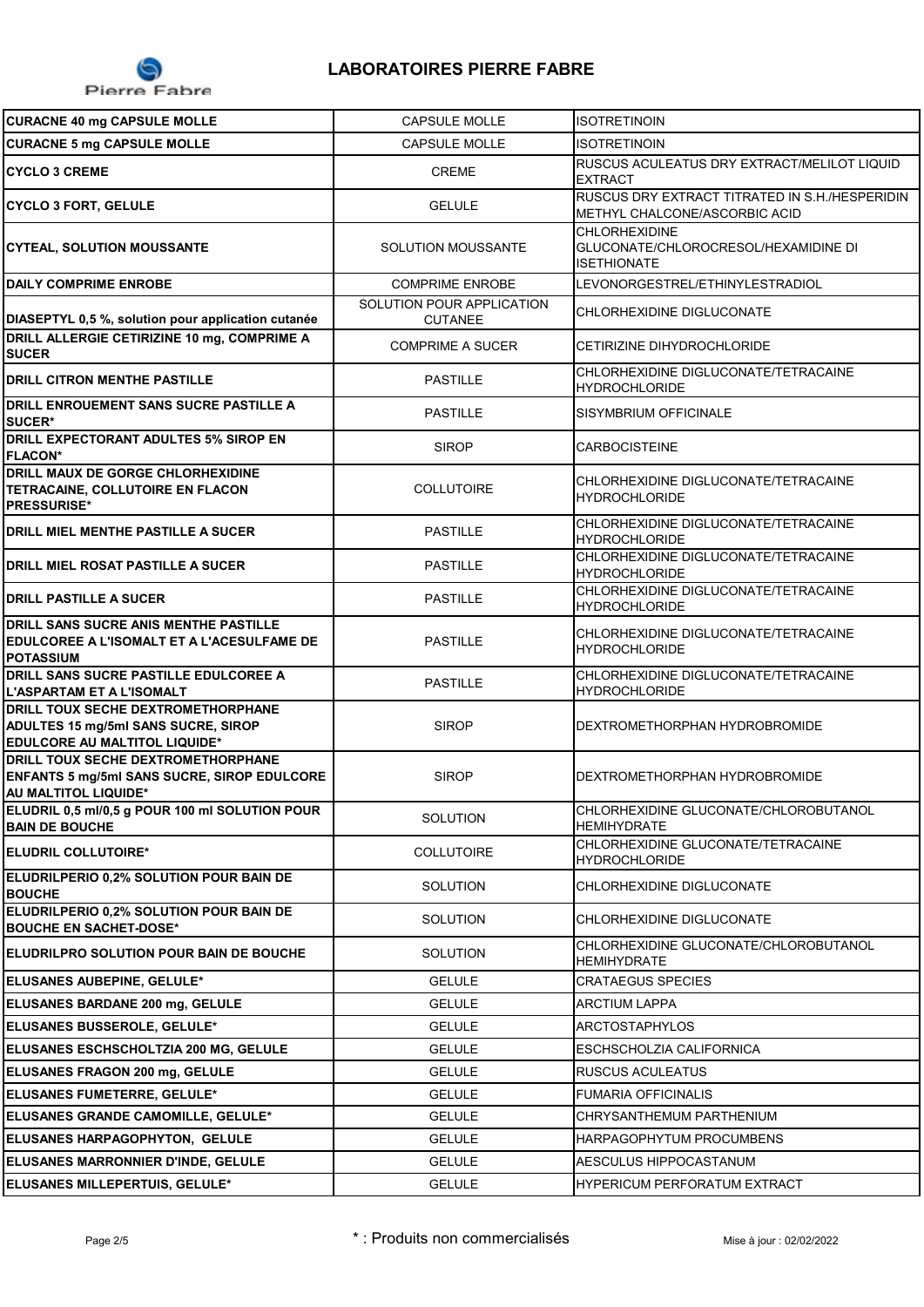

| ELUSANES NATUDOR, GELULE*                                                         | <b>GELULE</b>                              | CRATAEGUS SPECIES/PASSIFLORA INCARNATA                                                                                                                    |
|-----------------------------------------------------------------------------------|--------------------------------------------|-----------------------------------------------------------------------------------------------------------------------------------------------------------|
| <b>ELUSANES ORTIE, GELULE</b>                                                     | <b>GELULE</b>                              | <b>URTICA DIOICA</b>                                                                                                                                      |
| ELUSANES PASSIFLORE 200 mg, GELULE*                                               | <b>GELULE</b>                              | PASSIFLORA INCARNATA                                                                                                                                      |
| ELUSANES PRELE DES CHAMPS, GELULE*                                                | <b>GELULE</b>                              | <b>EQUISETUM ARVENSE</b>                                                                                                                                  |
| ELUSANES REINE DES PRES, GELULE                                                   | <b>GELULE</b>                              | <b>FILIPENDULA ULMARIA</b>                                                                                                                                |
| ELUSANES VALERIANE 200 mg, GELULE                                                 | <b>GELULE</b>                              | VALERIANA OFFICINALIS                                                                                                                                     |
| ELUSANES VIGNE ROUGE, GELULE                                                      | <b>GELULE</b>                              | VITIS VINIFERA                                                                                                                                            |
| <b>ERYFLUID LOTION</b>                                                            | <b>LOTION</b>                              | <b>ERYTHROMYCIN</b>                                                                                                                                       |
| <b>ESTRAPATCH 40 microgrammes/24 heures</b><br><b>DISPOSITIFS TRANSDERMIQUES</b>  | DISPOSITIF TRANSDERMIQUE                   | <b>ESTRADIOL</b>                                                                                                                                          |
| <b>ESTRAPATCH 60 microgrammes/24 heures</b><br><b>DISPOSITIFS TRANSDERMIQUES</b>  | DISPOSITIF TRANSDERMIQUE                   | <b>ESTRADIOL</b>                                                                                                                                          |
| <b>ESTRAPATCH 80 microgrammes/24 heures</b><br><b>DISPOSITIFS TRANSDERMIQUES</b>  | DISPOSITIF TRANSDERMIQUE                   | <b>ESTRADIOL</b>                                                                                                                                          |
| <b>EXEDIEM CREME*</b>                                                             | <b>CREME</b>                               | GLYCEROL/VASELIN/PARAFFIN LIQUID                                                                                                                          |
| <b>EXEDIEMED CREME*</b>                                                           | <b>CREME</b>                               | GLYCEROL/VASELIN/PARAFFIN LIQUID                                                                                                                          |
| FLANID 100 mg COMPRIME SECABLE*                                                   | <b>COMPRIME SECABLE</b>                    | <b>TIAPROFENIC ACID</b>                                                                                                                                   |
| FLANID 200 mg COMPRIME SECABLE*                                                   | <b>COMPRIME SECABLE</b>                    | <b>TIAPROFENIC ACID</b>                                                                                                                                   |
| FUNGSTER 250 mg, COMPRIME SECABLE                                                 | <b>COMPRIME SECABLE</b>                    | TERBINAFIN HYDROCHLORIDE                                                                                                                                  |
| <b>FUSIDATE DE SODIUM PIERRE FABRE 2%, POMMADE</b>                                | <b>POMMADE</b>                             | SODIUM FUSIDATE                                                                                                                                           |
| <b>GLYCEROL / VASELINE / PARAFFINE PIERRE FABRE</b><br>SANTE 15% / 8% / 2%, CREME | <b>CREME</b>                               | GLYCEROL/VASELIN/PARAFFIN LIQUID                                                                                                                          |
| <b>GOUTTES AUX ESSENCES SOLUTION BUVABLE*</b>                                     | <b>SOLUTION BUVABLE</b>                    | MENTHA PIPERITA - ESSENTIAL OIL / SYZYGIUM<br>AROMATICUM - ESSENTIAL OIL / LAVANDULA<br>ANGUSTIFOLIA - ESSENTIAL / THYMUS ZYGIS -<br><b>ESSENTIAL OIL</b> |
| <b>GRANUDOXY 100 mg COMPRIME PELLICULE</b><br><b>SECABLE</b>                      | <b>COMPRIME PELLICULE SECABLE</b>          | DOXYCYCLINE MONOHYDRATE                                                                                                                                   |
| HEMANGIOL 3,75 mg/ml, SOLUTION BUVABLE                                            | <b>SOLUTION BUVABLE</b>                    | PROPRANOLOL HYDROCHLORIDE                                                                                                                                 |
| <b>INORIAL 10 MG COMPRIME ORODISPERSIBLE</b>                                      | <b>COMPRIME ORODISPERSIBLE</b>             | <b>BILASTINE</b>                                                                                                                                          |
| <b>INORIAL 2,5 MG/ML SOLUTION BUVABLE*</b>                                        | <b>SOLUTION</b>                            | <b>BILASTINE</b>                                                                                                                                          |
| <b>INORIAL 20 mg, COMPRIME</b>                                                    | <b>COMPRIME</b>                            | <b>BILASTINE</b>                                                                                                                                          |
| <b>IVERMECTINE PIERRE FABRE 3 MG, COMPRIME</b>                                    | <b>COMPRIME</b>                            | <b>IVERMECTIN</b>                                                                                                                                         |
| IXEL 25 mg, GELULE*                                                               | <b>GELULE</b>                              | MILNACIPRAN HYDROCHLORIDE                                                                                                                                 |
| IXEL 50 mg, GELULE*                                                               | <b>GELULE</b>                              | MILNACIPRAN HYDROCHLORIDE                                                                                                                                 |
| JAVLOR 25 mg/ml, solution à diluer pour perfusion                                 | SOLUTION A DILUER POUR<br><b>PERFUSION</b> | <b>VINFLUNINE</b>                                                                                                                                         |
| KERAFILM, SOLUTION POUR APPLICATION LOCALE                                        | SOLUTION POUR APPLICATION<br>LOCALE        | SALICYLIC ACID/LACTIC ACID                                                                                                                                |
| KLIPAL 300 mg/25 mg COMPRIME*                                                     | <b>COMPRIME</b>                            | PARACETAMOL/CODEINE PHOSPHATE HEMIHYDRATED                                                                                                                |
| KLIPAL 600 mg/50 mg COMPRIME*                                                     | <b>COMPRIME</b>                            | PARACETAMOL/CODEINE PHOSPHATE HEMIHYDRATED                                                                                                                |
| KLIPAL CODEINE 300 mg/25 mg COMPRIME                                              | <b>COMPRIME</b>                            | PARACETAMOL/CODEINE PHOSPHATE HEMIHYDRATED                                                                                                                |
| KLIPAL CODEINE 600 mg/50 mg COMPRIME                                              | <b>COMPRIME</b>                            | PARACETAMOL/CODEINE PHOSPHATE HEMIHYDRATED                                                                                                                |
| <b>LOBAMINE CYSTEINE, GELULE</b>                                                  | <b>GELULE</b>                              | CYSTEINE HYDROCHLORIDE/METHIONINE D.L.                                                                                                                    |
| <b>LOCAPRED 0,1%, CREME</b>                                                       | <b>CREME</b>                               | <b>DESONIDE</b>                                                                                                                                           |
| <b>LOCATOP 0,1%, CREME</b>                                                        | <b>CREME</b>                               | <b>DESONIDE MICRONISED</b>                                                                                                                                |
| LUDEAL 0,15 mg / 0,03 mg, COMPRIME ENROBE                                         | <b>COMPRIME ENROBE</b>                     | LEVONORGESTREL/ETHINYLESTRADIOL                                                                                                                           |
| <b>LYSO 6, COMPRIME SUBLINGUAL</b>                                                | <b>COMPRIME SUBLINGUAL</b>                 | PYRIDOXINE HYDROCHLORIDE/LYSOZYME<br><b>HYDROCHLORIDE</b>                                                                                                 |
| <b>MEKTOVI 15 MG COMPRIME PELLICULE</b>                                           | <b>COMPRME PELLICULE</b>                   | <b>BINIMETINIB</b>                                                                                                                                        |
| MUCODRILL 600 mg SANS SUCRE, comprimé<br>effervescent édulcoré au sucralose       | <b>COMPRIME EFFERVESCENT</b>               | <b>ACETYLCYSTEINE</b>                                                                                                                                     |
| MUPIROCINE PIERRE FABRE 2 % POMMADE                                               | POMMADE                                    | <b>MUPIROCINE</b>                                                                                                                                         |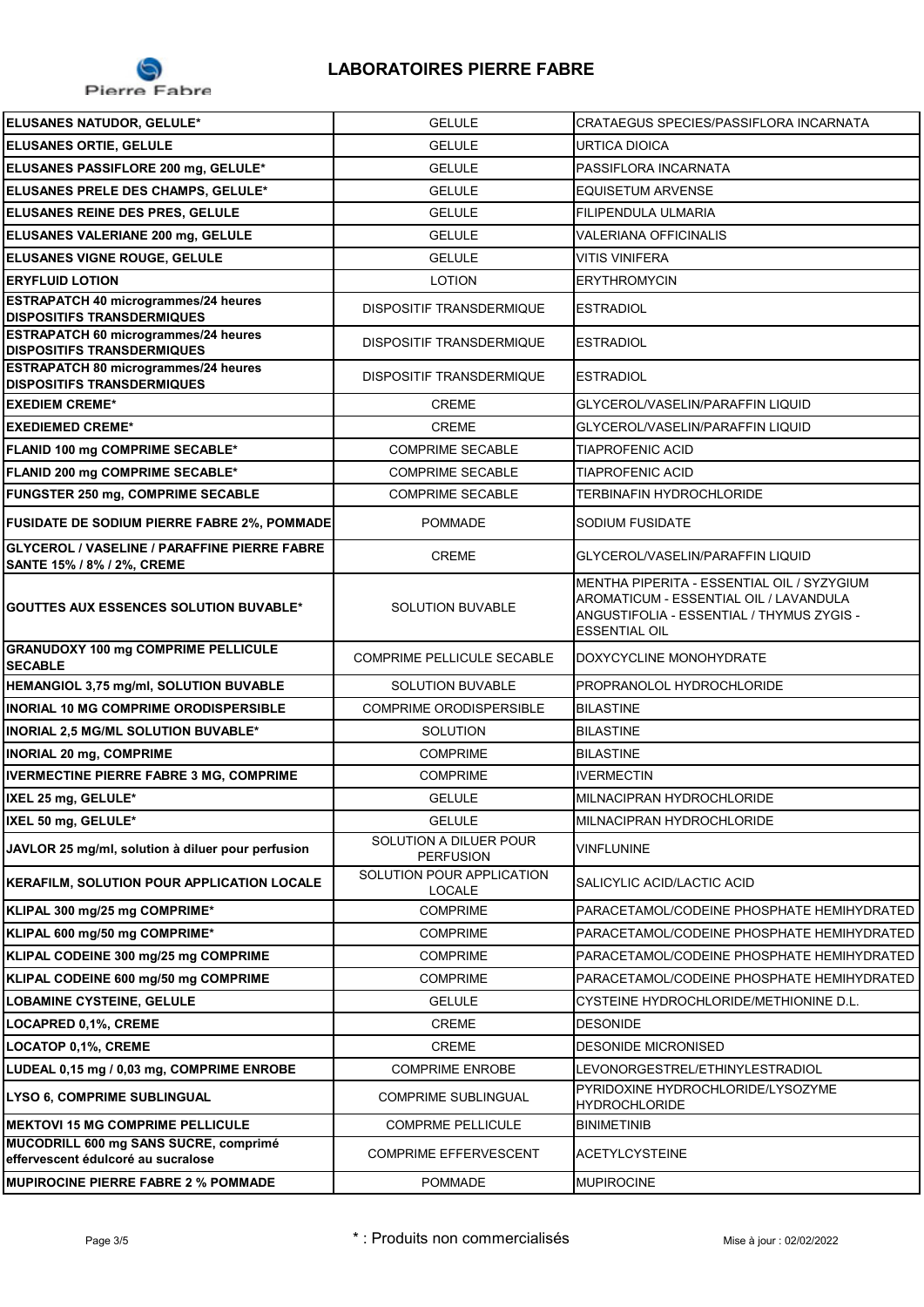

| <b>MYCOSTER 1%, CREME</b>                                                                                | <b>CREME</b>                                  | <b>CICLOPIROX OLAMINE</b>                      |
|----------------------------------------------------------------------------------------------------------|-----------------------------------------------|------------------------------------------------|
| <b>MYCOSTER 1%, POUDRE POUR APPLICATION</b><br><b>CUTANEE</b>                                            | POUDRE POUR APPLICATION<br><b>CUTANEE</b>     | <b>CICLOPIROX OLAMINE</b>                      |
| <b>MYCOSTER 1%, SOLUTION POUR APPLICATION</b><br><b>CUTANEE</b>                                          | SOLUTION POUR APPLICATION<br><b>CUTANEE</b>   | CICLOPIROX OLAMINE                             |
| MYCOSTER 10 mg/g, SHAMPOOING                                                                             | <b>SHAMPOOING</b>                             | <b>CICLOPIROX</b>                              |
| MYCOSTER 8%, SOLUTION FILMOGENE POUR<br><b>APPLICATION LOCALE EN FLACON</b>                              | SOLUTION FILMOGENE POUR<br>APPLICATION LOCALE | <b>CICLOPIROX</b>                              |
| NAVELBINE 10 mg/1 ml, SOLUTION INJECTABLE EN<br><b>FLACON</b>                                            | <b>SOLUTION INJECTABLE</b>                    | VINORELBINE                                    |
| NAVELBINE 20 mg CAPSULE MOLLE                                                                            | <b>CAPSULE MOLLE</b>                          | <b>VINORELBINE</b>                             |
| NAVELBINE 30 mg, CAPSULE MOLLE                                                                           | <b>CAPSULE MOLLE</b>                          | <b>VINORELBINE</b>                             |
| NECYRANE, SOLUTION POUR PULVERISATION<br><b>NASALE</b>                                                   | SOLUTION POUR PULVERISATION<br><b>NASALE</b>  | <b>MAGNESIUM RITIOMETAN</b>                    |
| <b>NERLYNX, COMPRIME</b>                                                                                 | <b>COMPRIME PELLICULE</b>                     | <b>NERATINIB MALEATE</b>                       |
| NICOPASS 1,5 mg SANS SUCRE EUCALYPTUS                                                                    |                                               |                                                |
| PASTILLE EDULCOREE A L'ASPARTAM ET A<br>L'ACESULFAME POTASSIQUE                                          | <b>PASTILLE</b>                               | NICOTINE (AS NICOTINE CATIORESINE CARBOXYLATE) |
| NICOPASS 1,5 mg SANS SUCRE MENTHE FRAICHEUR                                                              |                                               |                                                |
| PASTILLE EDULCOREE A L'ASPARTAM ET A                                                                     | <b>PASTILLE</b>                               | NICOTINE (AS NICOTINE CATIORESINE CARBOXYLATE) |
| L'ACESULFAME POTASSIQUE<br>NICOPASS 1,5 mg SANS SUCRE REGLISSE MENTHE                                    |                                               |                                                |
| PASTILLE EDULCOREE A L'ASPARTAM ET A<br><b>L'ACESULFAME POTASSIQUE</b>                                   | <b>PASTILLE</b>                               | NICOTINE (AS NICOTINE CATIORESINE CARBOXYLATE) |
| NICOPASS 2,5 mg SANS SUCRE MENTHE FRAICHEUR                                                              |                                               |                                                |
| PASTILLE EDULCOREE A L'ASPARTAM ET A<br>L'ACESULFAME POTASSIQUE                                          | <b>PASTILLE</b>                               | NICOTINE (AS NICOTINE RESINATE)                |
| NICOPASS 2,5 mg SANS SUCRE REGLISSE MENTHE                                                               |                                               |                                                |
| PASTILLE EDULCOREE A L'ASPARTAM ET A                                                                     | <b>PASTILLE</b>                               | NICOTINE (AS NICOTINE RESINATE)                |
| L'ACESULFAME POTASSIQUE                                                                                  |                                               |                                                |
| NICOPASSLIB MENTHE FRAICHEUR 1,5 mg, pastille<br>édulcorée à l'aspartam et à l'acésulfame potassique     | <b>PASTILLE</b>                               | NICOTINE (AS NICOTINE RESINATE)                |
| NICOPASSLIB MENTHE FRAICHEUR 2,5 mg, pastille<br>édulcorée à l'aspartam et à l'acésulfame potassique     | <b>PASTILLE</b>                               | NICOTINE (AS NICOTINE RESINATE)                |
| NICOPATCHLIB 7 mg/24 heures DISPOSITIF<br><b>TRANSDERMIQUE</b>                                           | <b>DISPOSITIF TRANSDERMIQUE</b>               | <b>NICOTINE</b>                                |
| NICOPATCHLIB 14 mg/24 heures DISPOSITIF<br><b>TRANSDERMIQUE</b>                                          | DISPOSITIF TRANSDERMIQUE                      | <b>NICOTINE</b>                                |
| NICOPATCHLIB 21 mg/24 heures DISPOSITIF<br><b>TRANSDERMIQUE</b>                                          | DISPOSITIF TRANSDERMIQUE                      | <b>NICOTINE</b>                                |
| OMACOR 1000 mg, capsule molle                                                                            | <b>CAPSULE MOLLE</b>                          | OMEGA-3-ACID ETHYL ESTERS 90                   |
| <b>OPTRUMA 60 mg, COMPRIME PELLICULE</b>                                                                 | <b>COMPRIME PELLICULE</b>                     | RALOXIFENE HYDROCHLORIDE                       |
| ORMANDYL 50 mg COMPRIME PELLICULE*                                                                       | <b>COMPRIME PELLICULE</b>                     | <b>BICALUTAMIDE</b>                            |
| <b>OROPERIDYS 10 mg COMPRIME ORODISPERSIBLE</b>                                                          | <b>COMPRIME ORODISPERSIBLE</b>                | <b>DOMPERIDONE</b>                             |
| <b>OSSOPAN 600 mg COMPRIME PELLICULE</b>                                                                 | <b>COMPRIME PELLICULE</b>                     | OSSEIN HYDROXYAPATITE COMPOUND                 |
| <b>PANSORAL GEL POUR APPLICATION BUCCALE</b>                                                             | <b>GEL POUR APPLICATION BUCCALE</b>           | CETALKONIUM CHLORIDE/CHOLINE SALICYLATE        |
| <b>IPERCUTAFEINE GEL</b>                                                                                 | GEL                                           | <b>CAFFEINE</b>                                |
| PERIDYS 1 mg/ml SUSPENSION BUVABLE*                                                                      | <b>SUSPENSION BUVABLE</b>                     | <b>DOMPERIDONE</b>                             |
| PERIDYS 10 mg COMPRIME PELLICULE*                                                                        | <b>COMPRIME PELLICULE</b>                     | <b>DOMPERIDONE</b>                             |
| PERMIXON 160 mg, GELULE                                                                                  | <b>GELULE</b>                                 | LIPIDOSTEROLIC EXTRACT OF SERENOA REPENS       |
| <b>PERMIXON, COMPRIME PELLICULE*</b>                                                                     | <b>COMPRIME PELLICULE</b>                     | LIPIDOSTEROLIC EXTRACT OF SERENOA REPENS       |
| POLERY ADULTES SANS SUCRE, SIROP EDULCORE<br>A LA SACCHARINE SODIQUE ET AU CYCLAMATE DE<br><b>SODIUM</b> | <b>SIROP</b>                                  | CODEINE/ERYSIMUM OFFICINALE                    |
| <b>POLERY ADULTES SIROP</b>                                                                              | <b>SIROP</b>                                  | CODEINE/ERYSIMUM OFFICINALE                    |
| <b>POLERY ENFANTS SIROP*</b>                                                                             | <b>SIROP</b>                                  | ERYSIMUM OFFICINALE/PHOLCODINE                 |
|                                                                                                          |                                               |                                                |